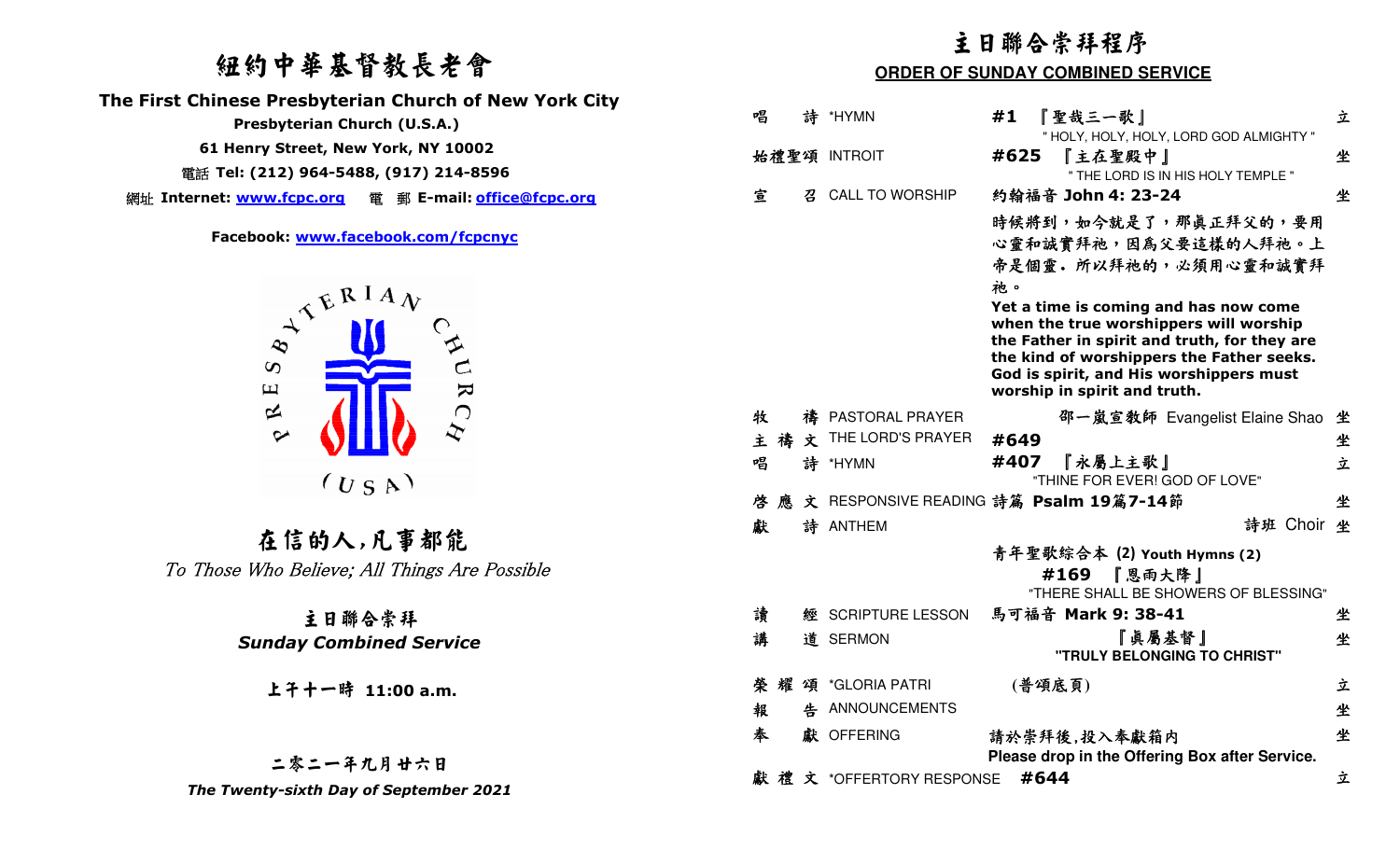| 差   | 遣 | *DISMISSAL | 鍾梁美鳳長老 Elder Eliza Chung 立                                                                                                                                                                             |  |
|-----|---|------------|--------------------------------------------------------------------------------------------------------------------------------------------------------------------------------------------------------|--|
|     |   |            | 在聖殿崇拜上帝以後,謹奉聖父,聖子,聖靈之名<br>差遣你們踏進世界去事奉上帝和祂所創造,所愛<br>顧的全人類. 阿們!                                                                                                                                          |  |
|     |   |            | Go forth into the world to serve God and<br>human beings whom He created and love<br>after the Worship Service in the Church<br>Sanctuary. In the name of Father, Son and<br><b>Holy Spirit. Amen.</b> |  |
| 阿 們 | 頌 | *AMEN      | #675<br>立                                                                                                                                                                                              |  |
| 唱   | 詩 | *HYMN      | 『禮拜散時歌』<br>#230<br>立<br>"LORD DISMISS US WITH THY BLESSING"                                                                                                                                            |  |

**\*please stand**

## 啟應文**: 詩篇19篇7-14節**

- 主席啓: 耶和華的律法全備,能甦醒人心. 耶和華的法度確定,能使愚人<br>有智慧;<br>會眾應: 耶和華的訓詞正直,能快活人的心;耶和華的命令清潔,能明亮<br>人的眼目;<br>啓: 耶和華的道理潔淨,存到永遠;耶和華的典章真實,全然公義.
- -
	- 應: 都比金子可羨慕,且比極多的精金可羨慕;比蜜甘甜,且比蜂房<br>- 下滴的蜜甘甜.<br>啓: 沉且你的僕人因此受警戒,守着這些便有大賞.
	-
	- 啓: 況且你的僕人因此受警戒,守着這些便有大賞.<br>應: 誰能知道自己的錯失呢? 願祢赦免我隱而未現的過錯.
	- <sup>啟</sup>**:** 求祢攔阻僕人不犯任意妄為的罪,不容這罪轄制我,我便完全, 免犯大罪.
	- <sup>應</sup>**:** 耶和華我的磐石,我的救贖主啊!願我口中的言語,心裏的意念, 在祢面前蒙悅納.

### **Responsive Reading: Psalm 19: 7-14**

 7 The law of the Lord is perfect, reviving the soul. The statutes of the Lord are trustworthy, making wise the simple.

- 8 The precepts of the Lord are right, giving joy to the heart. The commands of the Lord are radiant, giving lights to the eyes.
- 9 The fear of the Lord is pure, enduring forever. The ordinances of the Lord are sure, and altogether righteous.
- 10 They are more precious than gold, then much pure gold; they are sweeter than honey, than honey from the comb.
- 11 By them is your servant warned; in keeping them there is great reward.
- 12 Who can discern his errors? Forgive my hidden faults.
- 13 Keep your servant also from willful sins; may they not rule over me. Then will I be blameless, innocent of great transgression.
- 14 May the words of my mouth and the meditation of my heart be pleasing in your sight, O Lord, my Rock and my Redeemer.

## 講道經文:**馬可福音 9: 38-41**

- 38 約翰對耶穌說:"夫子,我們看見一個人奉**祢**的名趕鬼,我們就
- 禁止他,因爲他不跟從我們."<br>39 耶穌說:"不要禁止他,因爲沒有人奉我的名行異能,反倒輕易<br>毀謗我.<br>40 不敵擋我們的,就是幫助我們的.<br>41 凡因你們是屬基督,給你們一杯水喝的,我實在告訴你們,他不<br>能不得賞賜.
- 
- 

### **Scripture Lesson: Mark 9: 38-41**

- 38 "Teacher," said John, "we saw a man driving out demons in your name and we told him to stop, because he was not one of us."
- 39 "Do not stop him," Jesus said, "No one who does a miracle in my name can in the next moment say anything bad about me,
- 40 for whoever is not against us is for us.
- 41 I tell you the truth, anyone who gives you a cup of water in my name because you belong to Christ will certainly not lose his reward."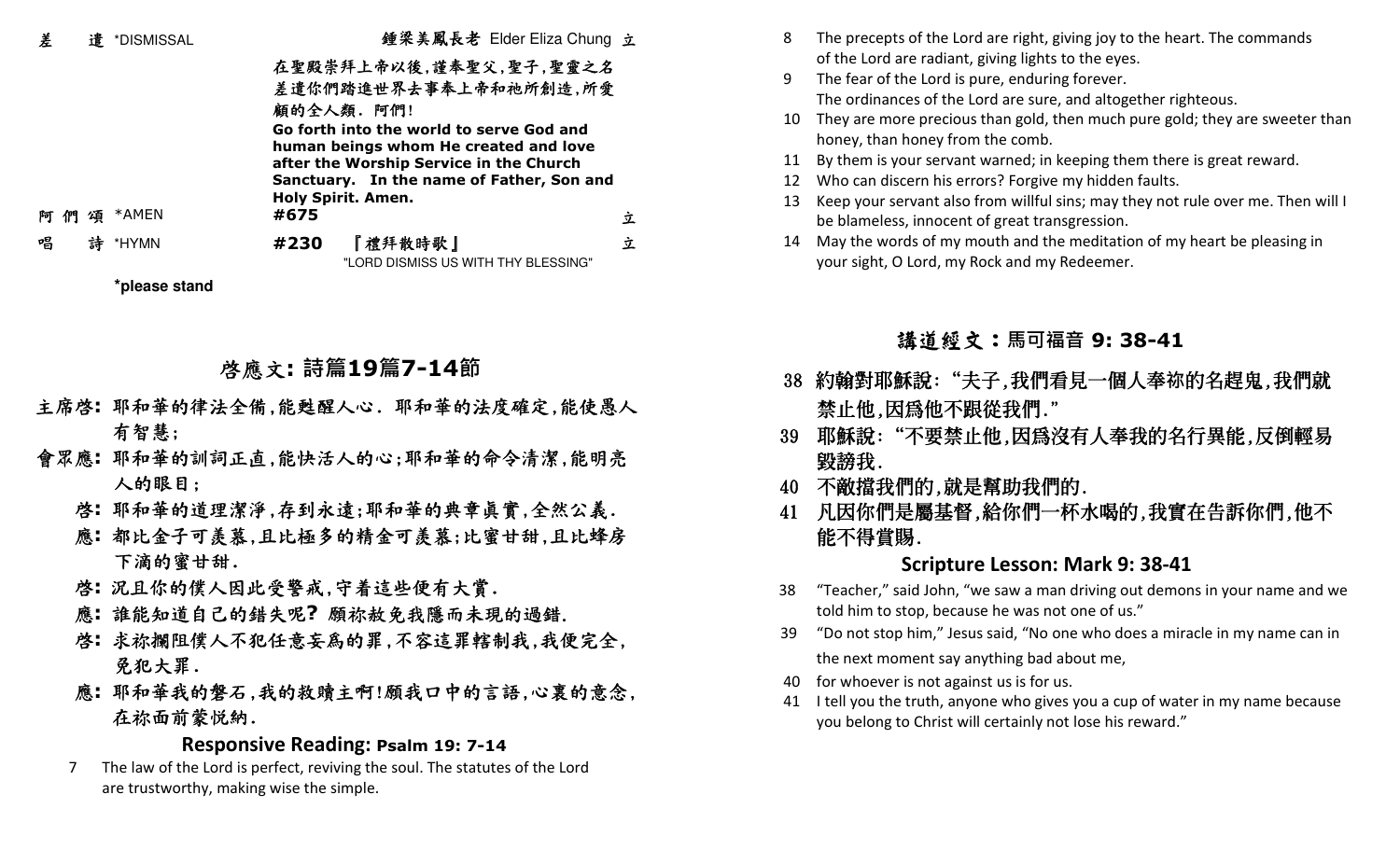## 報告事項

### **1.** 歡迎首次參加主日崇拜之新朋友**,**盼望你能繼續參加聚會**,**散會後請留下姓名**,**  通訊處及電話與司事**,**以便教會與你聯絡。

- **2.** 祈禱會**:** 逢禮拜四下午二時在本堂舉行**,**歡迎各兄姊屆時參加。
- **3.** 伉儷團契例會預告: 十月十日主日崇拜後在二樓恢復舉行,請各團友屆時參加。
- **4.** 婦女部例會預告: 十月十七日主日崇拜後在二樓恢復舉行,請各姊妹屆時參加。
- **5.** 中年團契例會預告: 十月廿四日主日崇拜後在二樓恢復舉行,請各團友屆時參加。
- **6.** 各兄姊於教會辦公時間內每日上午九時至下午五時可用本堂電話 **(212) 964-5488** 或手提電話 **(917) 214-8596** 聯絡各同工。
- **7.** 本堂在網址
- 8. 下主日是普世聖餐主日中英文聯合崇拜,請各位弟兄姊妹屆時回堂守主聖餐。

### **誠聘 Position Vacant**

| 報告事項                                                                                                                                                                                                                                                                                                                                                                                                                                                                                                                                                                                                                                   | 主日崇拜事奉人員                                                                                                                                                                                                                                                                                                                  |  |  |  |  |
|----------------------------------------------------------------------------------------------------------------------------------------------------------------------------------------------------------------------------------------------------------------------------------------------------------------------------------------------------------------------------------------------------------------------------------------------------------------------------------------------------------------------------------------------------------------------------------------------------------------------------------------|---------------------------------------------------------------------------------------------------------------------------------------------------------------------------------------------------------------------------------------------------------------------------------------------------------------------------|--|--|--|--|
| 1. 歡迎首次參加主日崇拜之新朋友,盼望你能繼續參加聚會,散會後請留下姓名,<br>通訊處及電話與司事,以便敎會與你聯絡。<br>We extend our welcome to those who are worshipping with us for the first time today.<br>Please leave your name, address and phone number with the ushers so that we can<br>contact you in the future. We hope to see you again.<br>2. 祈禱會:逢禮拜四下午二時在本堂舉行,歡迎各兄姊屆時參加。<br>3. 伉儷團契例會預告:十月十日主日崇拜後在二樓恢復舉行,請各團友屆時參加。<br>4. 婦女部例會預告:十月十七日主日崇拜後在二樓恢復舉行,請各姊妹屆時參加。<br>5.中年團契例會預告:十月廿四日主日崇拜後在二樓恢復舉行,請各團友屆時參加。<br>6. 各兄姊於敎會辦公時間内每日上午九時至下午五時可用本堂電話 (212)<br>964-5488 或手提電話 (917) 214-8596 聯絡各同工。<br>7. 本堂在網址 WWW.fcpc.org 上載主日週刊,講道,請瀏覽及收聽。<br>8. 下主日是普世聖餐主日中英文聯合崇拜,請各位弟兄姊妹屆時回堂守主聖餐。 | 今主日(九月廿六日)<br>下主日(十月三日)<br>主日聯合崇拜<br>普世聖餐主日聯合崇拜<br>講員/主席<br>關悦雄長老<br>邵一嵐宣教師 / 鍾梁美鳳長老<br>李澤華牧師 /<br>指揮/司琴<br>林主恩先生 / 江友正女士<br>林主恩先生<br>江友正女士<br>招<br>待<br>陳張愛萍長老<br>胡國傑長老<br>聖餐主禮<br>梁李萍清長老<br>梁桑南長老<br>聖餐襄禮<br>翁華健長老<br>陳盧秀華執事<br>唐顯慶長老<br>雷甄惠珍執事<br>聖餐預備<br>方李芳執事<br>邵一嵐宣教師<br>聖壇插花<br>邵一嵐宣教師<br>錄音/音響<br>黄惠賜執事<br>黄惠賜執事 |  |  |  |  |
| 誠聘 Position Vacant<br>紐約中華基督教長老會誠聘幹事。<br>須有大學學歷; 能講流利粵語; 及具備英語 · 華語溝通能力;<br>中,英文,電腦打字。<br>請寄履歷致:Administrative Assistant<br>The First Chinese Presbyterian Church<br>61 Henry Street, New York, NY 10002,<br>或電郵 fcpcny@yahoo.com                                                                                                                                                                                                                                                                                                                                                                                                      | 二零二一年十月份主日崇拜翰值表<br>主<br>講 員<br>3日 第82屆普世聖餐主日聯合崇拜<br>關悅雄長老<br>李澤華牧師<br>邵一嵐宣教師<br>主日聯合崇拜<br>梁美娥長老<br>$10$ 日<br>方李芳執事<br>聖樂主日聯合崇拜<br>李澤華牧師<br>17E<br>主日聯合崇拜<br>梁燊南長老<br>邵一嵐宣教師<br>$24$ 日<br>改教主日聯合崇拜<br>邵一嵐宣教師<br>李澤華牧師<br>31E                                                                                               |  |  |  |  |
| The First Chinese Presbyterian Church<br>is seeking an Administrative Assistant:<br>The candidate should have some college credits; fluency in Cantonese;<br>spoken English and Mandarin; and ability to type English and Chinese.<br>Please send resume to:<br><b>Administrative Assistant</b><br>The First Chinese Presbyterian Church,<br>61 Henry Street, New York, NY10002,<br>or Email: fcpcny@yahoo.com                                                                                                                                                                                                                         | 花<br>梁美娥長老紀念先夫陸冠球長老,陸麗珊,偉權,偉傑紀念父親<br>張曼儀女士紀念謝銓長老                                                                                                                                                                                                                                                                          |  |  |  |  |

|                                                            | 席<br>王                                     | 講  員                                        |
|------------------------------------------------------------|--------------------------------------------|---------------------------------------------|
| 第82屆普世聖餐主日聯合崇拜<br>主日聯合崇拜<br>聖樂主日聯合崇拜<br>主日聯合崇拜<br>改教主日聯合崇拜 | 關悅雄長老<br>梁美娥長老<br>方李芳執事<br>梁燊南長老<br>邵一嵐宣教師 | 李澤華牧師<br>邵一嵐宣教師<br>李澤華牧師<br>邵一嵐宣教師<br>李澤華牧師 |
|                                                            |                                            |                                             |